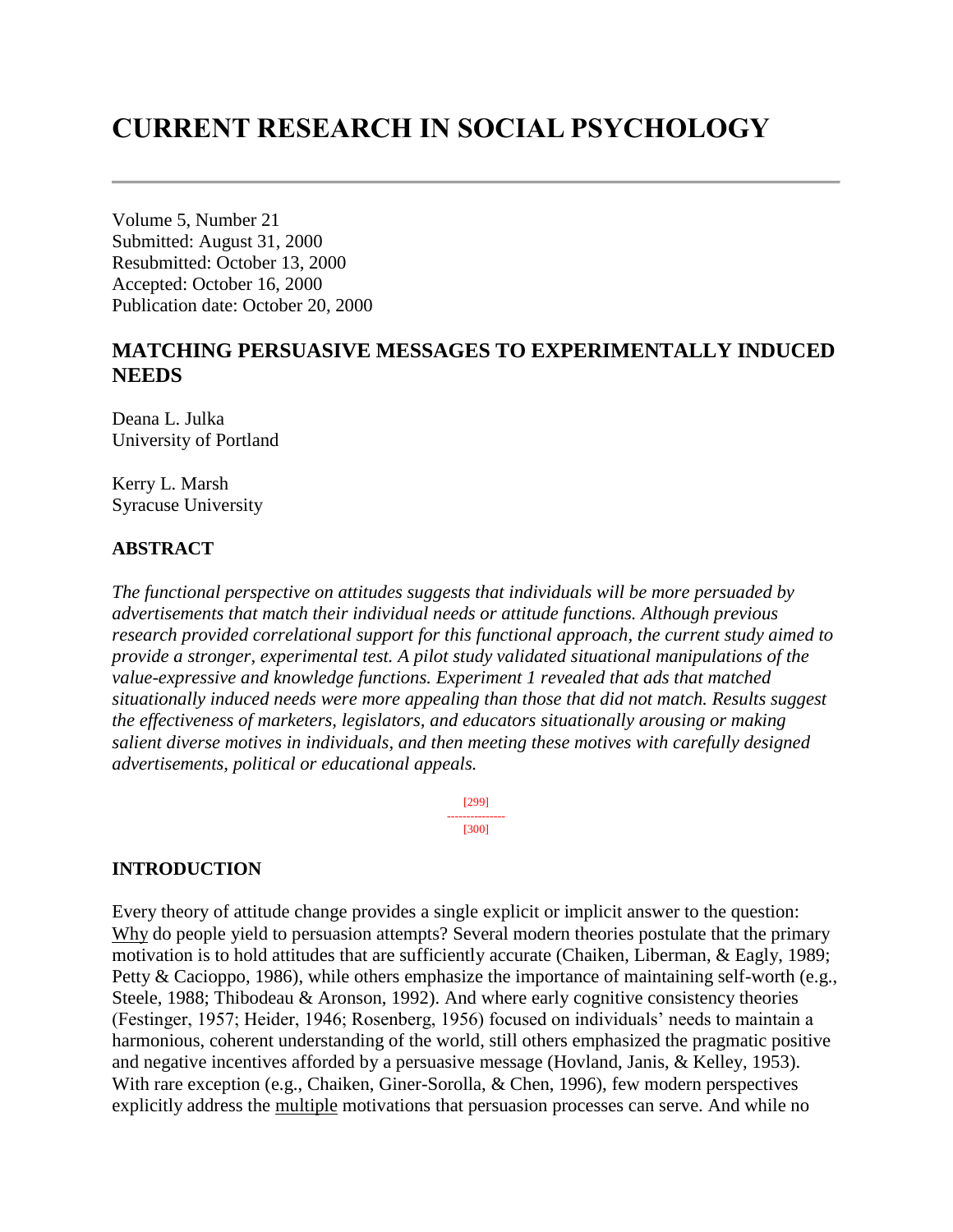current theory of attitudes delineates the processes engaged by different motivational forces, the classic perspective of attitude functions (Katz, 1960; Sarnoff & Katz, 1954; Smith, Bruner & White, 1956) provides a starting framework.

#### **Functional Perspectives**

At the core of functional attitude theories is the notion that people hold attitudes for different reasons, and that knowledge of the motivational basis for an attitude is the key to understanding how to change it. Borrowing from earlier taxonomies (Katz, 1960; Sarnoff & Katz, 1954; Smith, Bruner, & White, 1956) most current researchers consider knowledge, ego-defensive, valueexpressive, social-adjustive, and utilitarian to be the primary functions that attitudes serve (Shavitt, 1989; Snyder & DeBono, 1989).

The knowledge (or object appraisal) function is based on the assumption that individuals are motivated to seek information to gain insight and give meaning to an otherwise chaotic world. The ego-defensive function emphasizes psychodynamic principles; attitudes serving the egodefensive function enable people to protect their egos from real or imagined threats. Valueexpressive attitudes enable us to define and express our personal, central values and our selfconcept, while attitudes serving a social-adjustive function help people maintain, facilitate, or terminate, social relationships. Finally, the utilitarian function is based on the associative learning principle that people are motivated to gain rewards and avoid punishments.

The primary tenet of attitude functions theory is that attitudes are formed and changed in order to meet an individuals needs. Thus, a persuasive message must match an individual's needs. Three current approaches to testing this "matching hypothesis" have focused on preexisting individual differences in attitude functions, preexisting differences in the functions that attitude objects normally serve, and a priming approach. The first two approaches, although correlational in nature, have generated the most extensive research.

> [300] --------------- [301]

### **Individual Differences Approach**

The earliest tests of attitude functions theory focused on how the persuasion process was different for individuals high and low in ego-defensiveness (e.g., Katz, McClintock, & Sarnoff, 1957). Unfortunately, substantial confounds and methodological problems were present in nearly all of these early studies. More recent studies have avoided this confound by examining attitude formation rather than change of existing attitudes. For instance, research has found that high selfmonitors tend to extensively process and prefer ads that appeal to image (DeBono & Harnish, 1988; Snyder & DeBono, 1985) whereas low self-monitors rate ads that emphasize product quality as more self-relevant and effective (DeBono & Packer, 1991; Snyder & DeBono, 1985). These effects of self-monitoring are moderated by whether the products can plausibly appeal to multiple functions (Shavitt, Lowrey, & Han, 1992). Most research has been narrowly focused on this one dispositional characteristic, self-monitoring although some evidence for matching effects has been provided by field and laboratory studies in which messages match or do not match an individual's self-schema (Brock, Brannon & Bridgwater, 1990). This research has also shown that the effectiveness of targeting persuasive messages at individuals who differ in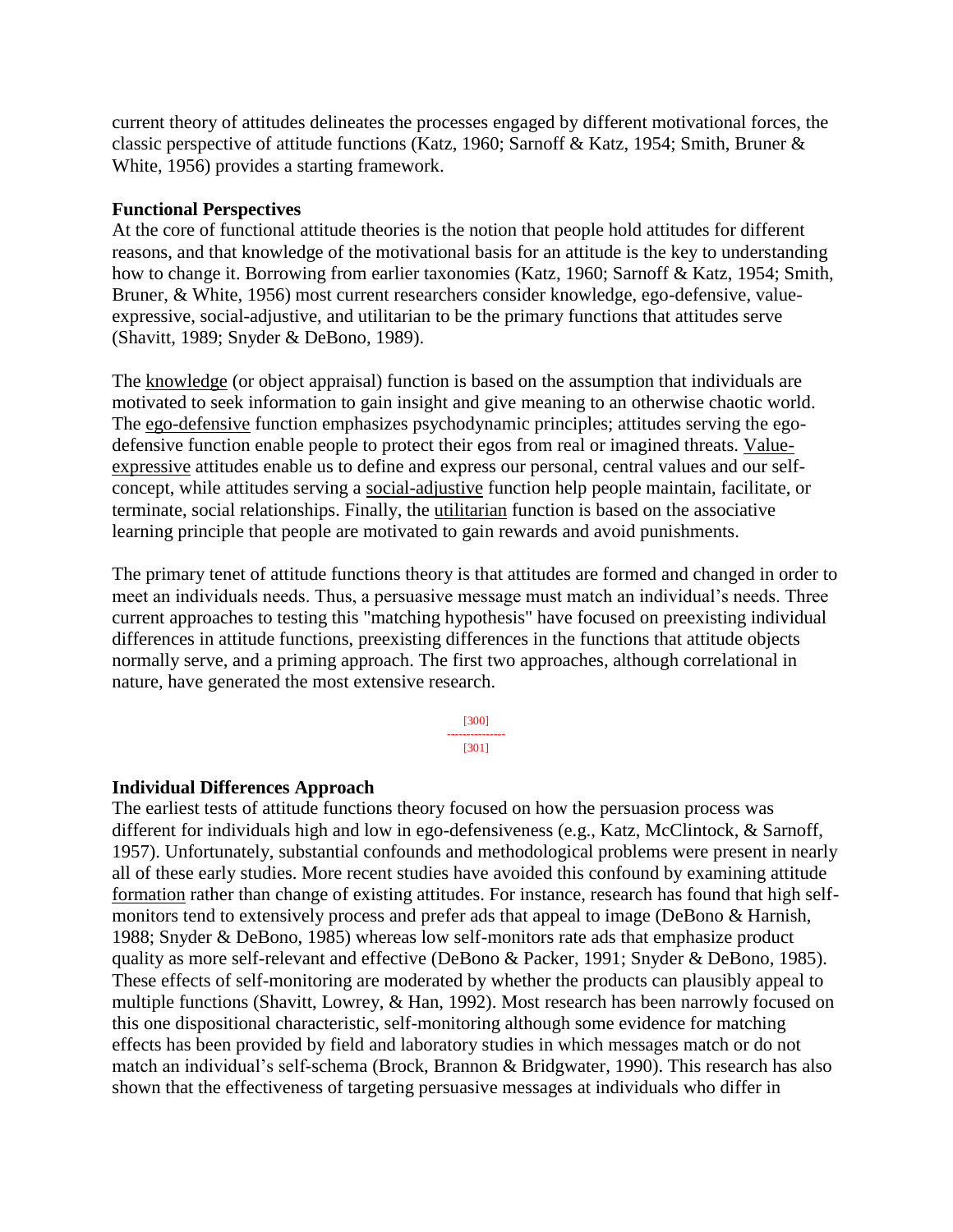preexisting attitude functions requires the use of topics or products whose attitude functions can vary.

### **Object-Oriented Approach**

A second perspective on testing the matching hypothesis focuses on products that typically serve specific functions for all individuals (Shavitt, 1989; 1990; Shavitt & Fazio, 1991). For instance, air conditioners serve a utilitarian function, whereas a wedding ring might serve a "socialidentity" (i.e., value-expressive and social-adjustive) function (Shavitt, 1990). For objects that engage specific functions, it follows that in order for an appeal to be influential it must engage this predominant function. For instance, advertisements for air conditioners were most persuasive if they focused on the object's utilitarian features and outcomes of using the product, rather than focusing on values or social concerns (Shavitt, 1990).

### **Experimental Approaches**

A weakness of both the object-oriented and individual differences approaches is that the support they provide for the matching hypothesis is essentially correlational. It is difficult to entirely rule out the possibility that preexisting differences between individuals or objects could be the true cause of differences. The most rigorous test of this theory requires experimentally inducing a given need in individuals such that they will form or change attitudes in order to serve that function. The possibility of experimentally creating motivational states within individuals that increase their susceptibility to specific kinds of appeals is intriguing. Certainly marketers, politicians, teachers, and any individuals trying to become more persuasive could benefit, regardless of their audience.



No research has attempted to explore the motivational, need-based quality of attitude functions in experimental inductions of functions. Such an approach requires first inducing a need and then presenting appeals that meet that need. A necessary step before attempting such manipulation requires first demonstrating that people's expression of attitudes are malleable. Some recent research on cognitive priming approaches suggests that expression of attitudes and preferences may be malleable (e.g., Maio & Olson, 1995a, Shavitt & Fazio, 1991; Shavitt, Swan, Lowrey & Wanke, 1994). For example, Maio and Olson (1995b) found that participants' preexisting values predicted their attitudes and behavioral intentions when a prime consisted of value-oriented arguments, but not when a prime used utilitarian arguments. Similarly, attitudes expressed after participants were primed to focus on utilitarian concerns (i.e., self-interest) were correlated with individuals' reported benefits and costs of the topic (Young, Thomsen, Borgida, Sullivan, & Aldrich, 1991).

Thus, limited priming research suggests that situational demands can lead individuals to express certain functional dimensions of their attitudes, and that such expressed attitudes may be more predictive of behavior that matches the functional basis. This approach, however, is based on merely increasing the accessibility of some kinds of information; the motivational, need-based nature of attitude functions remains neglected. A more classical motivational perspective on manipulation of attitude functions involves creating a state of tension or need through deprivation. This tension should result in psychological or physical movement to reduce that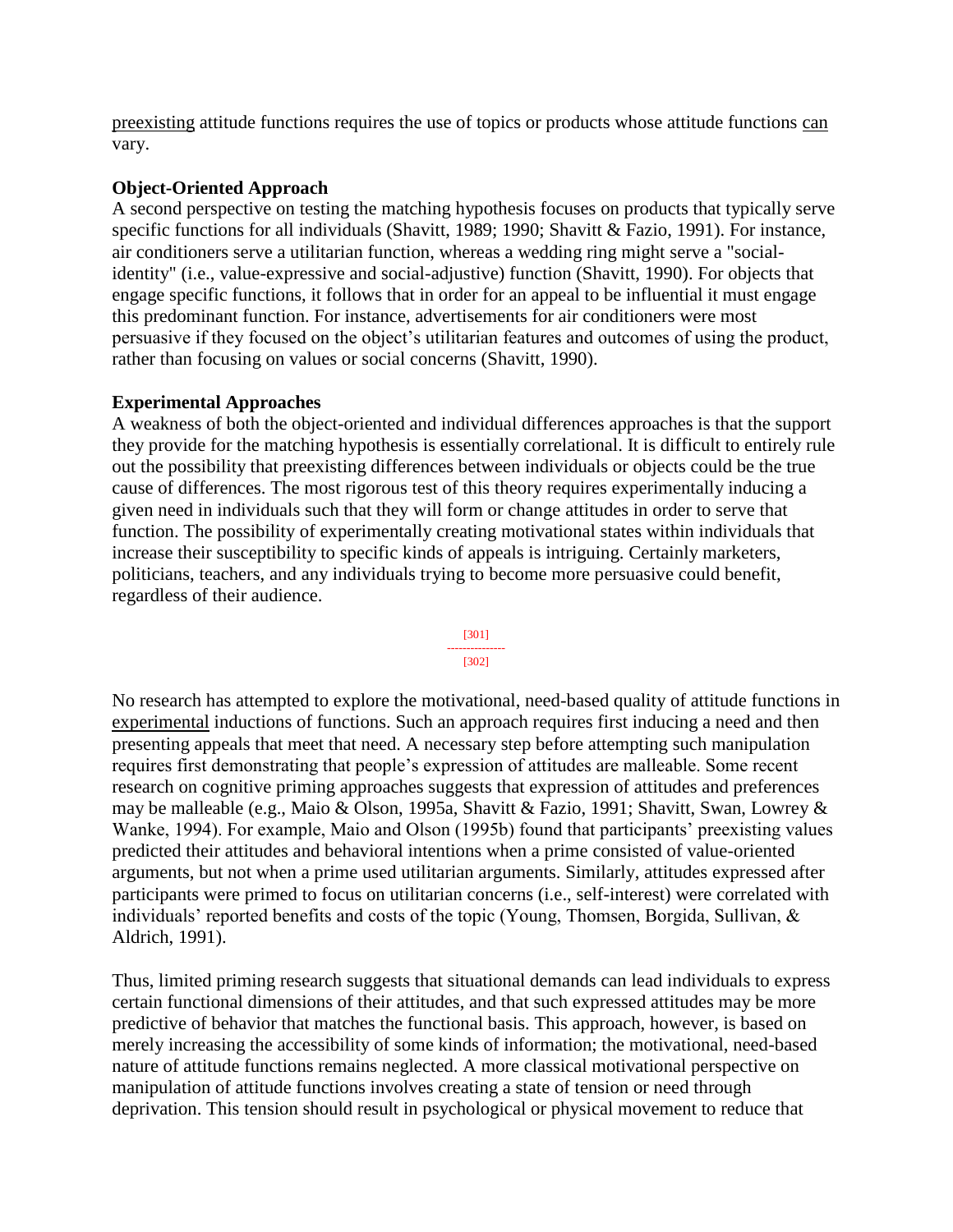tension (Lewin, 1951; 1961), leading individuals to be more susceptible to influence attempts that may alleviate that tension (i.e., to messages that match the manipulated need). The current research is unique in that it attempts to first experimentally create a mild sense of deprivation, and then present messages that either match or do not match this manipulated need.

In the current investigation we attempt to create motivational states in which one is energized to either express one's values (arousal of a value-expressive function) or to make sense of incoming information (arousal of a knowledge function). Circumstances in daily life often engage such states. For example, being in a room where people are telling racist jokes may motivate us to speak up or to think about our values. In contrast, entering a lecture hall late and not understanding the speaker may lead to confusion and a motivated effort to make sense of information (especially if the information will be on an examination).

#### [302] ---------------

## [303]

Previous research (e.g., Julka & Marsh, 1994; Marsh & Julka, 2000; Snyder & Miene, 1994) has revealed the inherent difficulty of developing pure inductions of a need. For example, Julka and Marsh (1994) created feelings of uncertainty about participant's knowledge base by asking them a series of "cultural literacy" questions (see Hirsch, 1988). Yet, content analysis of participants' reactions to the scale revealed that they felt threatened and defensive about their performance. Similarly, other researchers have inadvertently encountered defensive reactions. Snyder and Miene (1994) developed persuasive interventions designed to alleviate the needs that stereotyping of the elderly met for participants. An ego-protective intervention was effective for women, presumably because it matched ego-defensive needs that this stereotyping normally served for them. For men, however, the intervention backfired, resulting in increased stereotyping. Since the intervention was not presumably appealing to an existing need, it may have instead aroused such a need in these participants, leading to defensive reactions. These studies reveal how easily defensive reactions can be inadvertently induced.

Another complication can occur when the experimental induction of a need uses the same attitude topic as is used in the subsequent persuasive message. Induction of a value-expressive function, for instance, may lead participants to develop self-generated value-based arguments in support of the topic. As a result, a matching message (e.g., one containing value-based arguments) may be less effective than an unmatching message because the latter provides more nonredundant information (Marsh, 1986).<sup>1</sup> Therefore, the means of inducing an attitude function should ideally involve a different topic or task than used in the persuasive appeal.

In the current studies, we wished to design appropriate attitude function manipulations that aroused distinctive functions without causing ego-defensive reactions. We decided to manipulate value-expressive and knowledge functions because they were conceptually very different. The value-expressive manipulations were designed to create mild feelings that one is not living up to one's values. The knowledge manipulations were designed to create a mild sense of confusion and uncertainty. Determining the appropriate strength of a manipulation is challenging since too strong of a manipulation will induce ego-defensive concerns and too weak of a manipulation might be ineffective at inducing an attitude function. Thus, we created two versions of each manipulation, where the versions differed only in strength.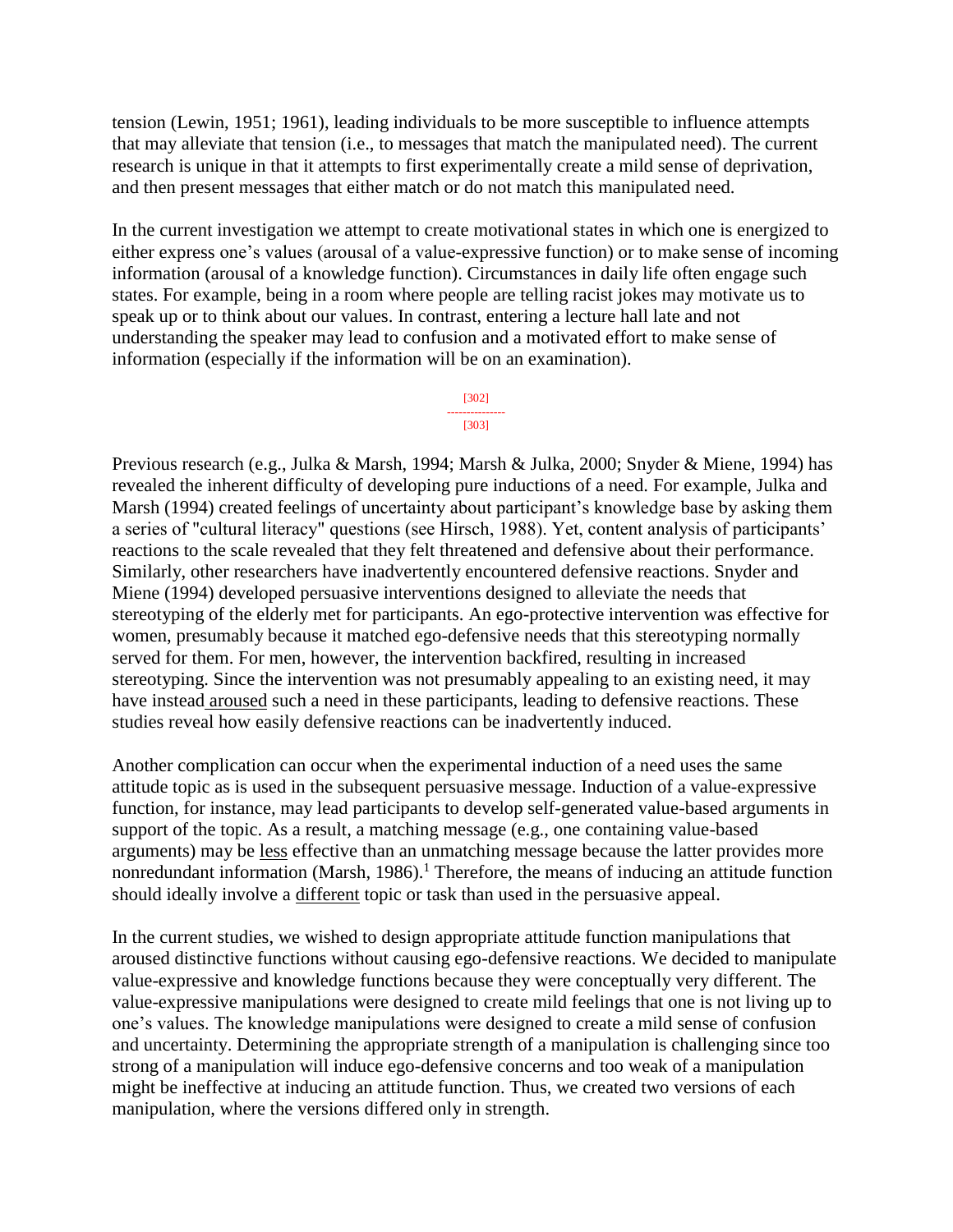A pilot study validated these manipulations. Experiment 1 tested the hypothesis that manipulations will lead to increased appeal for ads that match the induced needs.

> [303] --------------- [304]

### **PILOT STUDY**

Validation of the knowledge and value-expressive manipulations requires establishing that they engage disparate concerns. A valid manipulation of the knowledge function should engage negative feelings of mild confusion or uncertainty. A manipulation of the value-expressive function should result in an increased focus on values and feelings of mild disappointment in one's self. Moreover, since values are so closely tied to the self and one's emotions, such manipulations might also evoke more extensive affect. We developed two different versions of each manipulation — a strong and a mild version. The strong version was designed to arouse a sense of moderate deprivation (a sense of lack of understanding, or lack of living up to one's values) whereas the mild version was designed to be a weaker induction of a given functional category, minimizing any potential for ego-defensive reactions. To validate these manipulations, participants were exposed to one of four conditions and then completed an open-ended item which assessed their thoughts and feelings. To assess participants' attitude functions researchers have typically performed content analysis of expressed attitudes and cognitive responses to attitude objects, or for specific attitudes, used specific coding schemes (e.g., Herek, 1987; Shavitt, 1985, 1989; Gastil, 1992). In the current study we also used content analysis of openended responses to validate our manipulations.

### **PILOT STUDY METHOD**

### **Participants and Design**

One hundred seven undergraduates (46 women and 61 men) enrolled in introductory psychology courses participated for research credit. Participants were randomly assigned, in groups of one to four, to one of four conditions: value-expressive strong; value-expressive mild; knowledge strong; or knowledge mild.

### **Knowledge Manipulations**

Participants in the knowledge conditions were told:

You will listen to a short audio tape discussing three psychological experiments. We are interested in how interesting each study is to you personally, and in your feedback on the discussion in general. Please listen carefully, you will receive a questionnaire immediately following the tape.

> [304] --------------- [305]

These participants then listened (via an intercom system) to a four-minute audio tape describing factual information about three classic studies of bystander intervention (from Schwartz, 1986).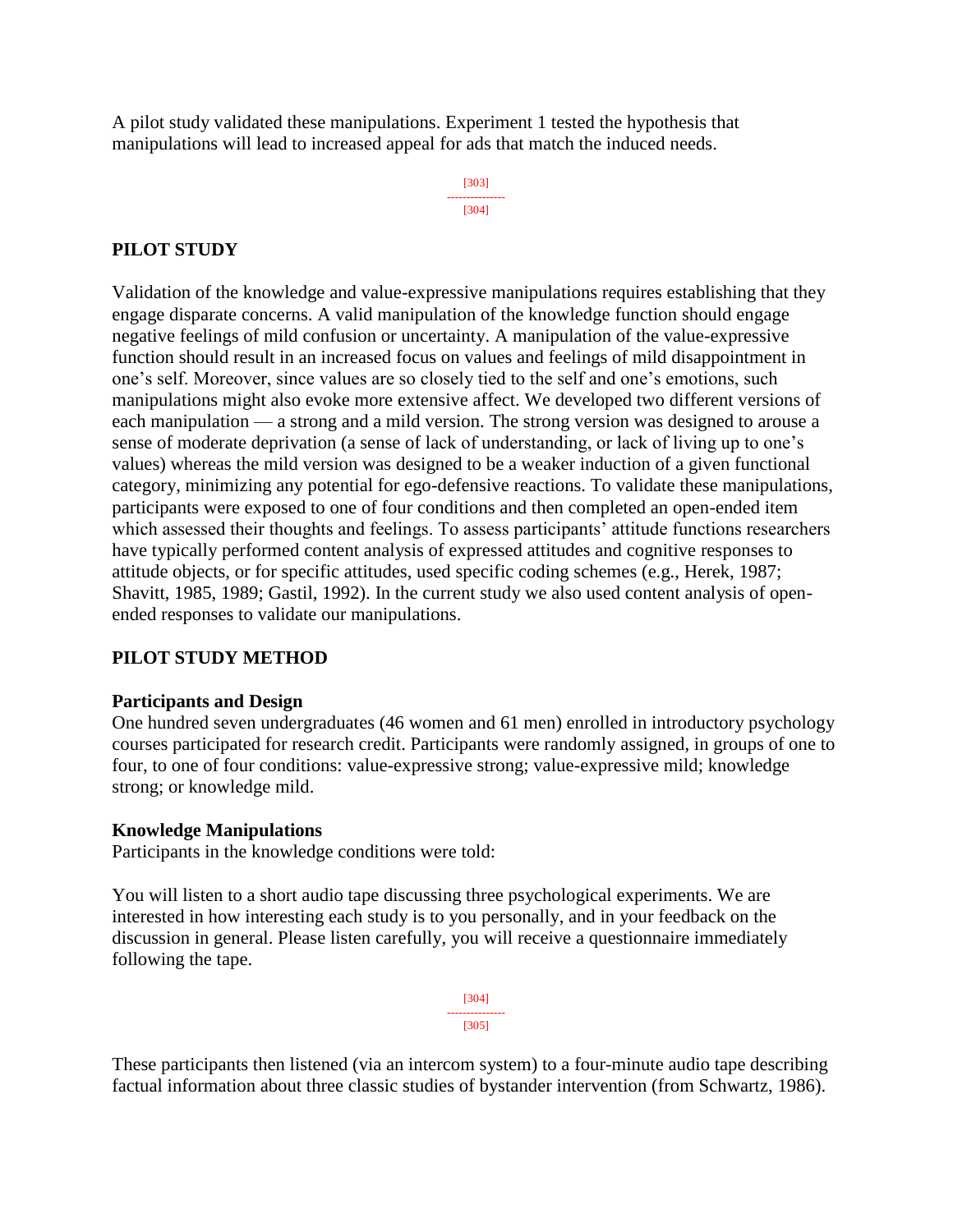For each of these classic experiments, a short description of the methods, results, and discussion was given.

For participants in the knowledge strong arousal condition, the facts from these studies were conveyed in a subtly confusing manner. The descriptions were somewhat harder to follow because some of the sentences were out of sequence. In the knowledge mild arousal condition, the same information was conveyed, but the sentences were in logical order.

### **Value-Expressive Manipulations**

In the value-expressive conditions participants were told that we were pretesting some scales for future use and that their comments on these materials would be particularly helpful to us in the final stage of developing these tasks. Specifically, instructions on the scale itself read:

Please complete the scale on the following pages. In order to be able to later evaluate the scale, it is very important that you answer the questions completely and honestly. Remember that we will not be interested in your responses---you will merely give us your impressions of the scale later in the experiment, you will not give us your answers.

Participants in the value-expressive strong arousal condition completed the Ethnocentrism Scale which was designed to arouse a feeling that they were not quite living up to their values opposing racism. The first page of the questionnaire following the instructions asked students to provide some personal information (e.g., "describe your personal ethnic identity", and "I have dated an... Hispanic, African-American, Asian, Caucasian (check all that apply)"). The next six questions dealt with the individual's specific behaviors toward members of other ethnic groups. Participants were asked to circle one answer that best described their behavior on such topics as laughing at racial jokes, imitating the accent of individuals of another ethnicity or race, or attending lectures concerning equal rights. For example, one question asked, "Have you ever laughed at a joke of racial, gender, or ethnic nature?" Students' response choices were "Very frequently; Often with the intention of offending others; Sometimes, but I don't mean to offend anyone; or Never"). Participants were then asked to rate, on a scale of 1 "strongly agree" to 5 "strongly disagree", how much they agreed or disagreed with several belief statements derived from early prejudice scales such as "The places where minorities live always seem to be smelly, dirty, shabby, and unattractive" or "The minority problem is so general and deep that democratic methods can never solve it". The final set of questions were social distance items. Participants rated, on a scale of 1 "totally comfortable" to 5 "very uncomfortable", how comfortable they felt with various situations such as "If a brother/sister/member of my family were dating a person of another race, I would feel...".

> [305] --------------- [306]

The next page of the questionnaire told the participants:

In order for you to give us a thorough evaluation of the scales, it is important that you get a feeling for the scoring procedures. The best way for you to understand the scoring procedures is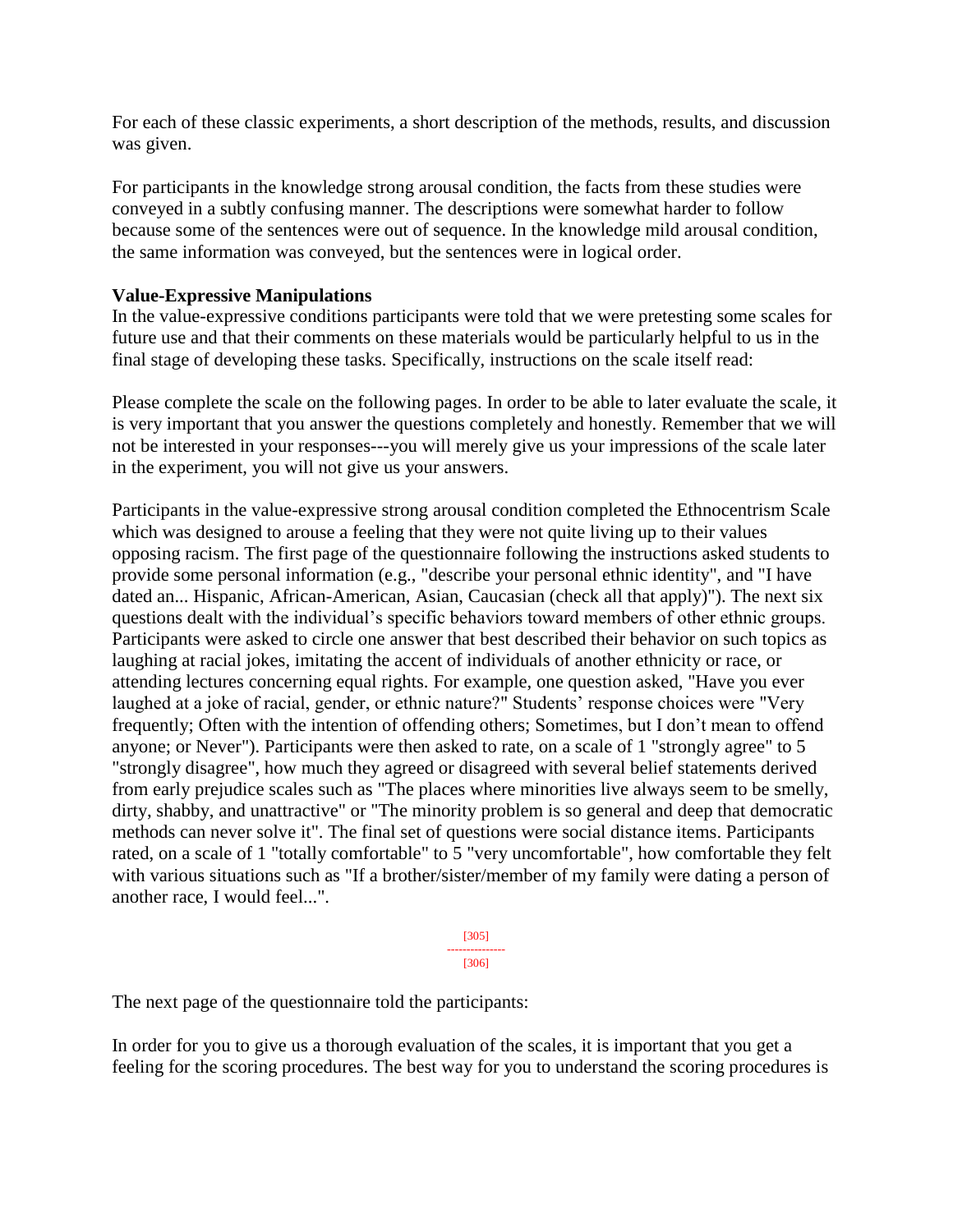to score the answers yourself. Take special note that we will not ask to see your score. We are not interested in how you responded; we will just want your general impressions of the scales.

(To further stress the confidentiality of their responses, upon completing the questionnaire participants were told to put it in one of the recycling bins before giving us their evaluations). Participants then proceeded to score themselves on the questionnaire, and circle the category in which they fell. The four categories were "Superiorly living up to your values", "Adequately living up to your values", "Falling short of values", and "Falling terribly short of values". The questionnaire had been pretested and the scoring categories specifically devised so that all participants would fall into a category of "Adequately living up to your values" which states:

Equality is clearly an important issue to you. You stand up for your beliefs for the most part, though you find it difficult to openly profess your opinions when others are in opposition to you. You have a secure sense of justice, quietly upholding your values, yet you recognize the difficulty of expressing such values in a complex world.

In the mild arousal condition participants were also told that we were pretesting some scales for future studies and wanted their evaluations of the scales in order to improve them. These participants did not actually complete the scale, but instead were asked to "Read the following questions carefully. Think about how you would answer each question, but do not actually write on the questionnaire." For example, participants were asked to circle "Which of the first two items, in your opinion, is a better item for assessing ethnocentrism, racism, and related values." Participants did these comparisons for all of the questions, and then rated, on a scale of 1 ("not very well") to 9 ("very well"), how well each of the items would tap into racism. This procedure was designed to have participants think about their values, without actually arousing a feeling that they were failing to live up to their values. These participants did not actually fill out or score themselves on the scale, nor did they see the scoring categories.

> [306] --------------- [307]

### **Procedure**

Participants were seated in separate rooms and told that we were pretesting some materials for use in future experiments, and were interested in their comments. After completing the materials for one of the value-expressive or knowledge manipulations, all participants were given an openended questionnaire and asked to describe their thoughts, feelings and emotions. In addition participants were asked to indicate any comments, thoughts or evaluations about the scale, and to complete a three-page questionnaire used for other purposes. Content analyses of open-ended responses were used to assess the effectiveness of our manipulations.

### **PILOT STUDY RESULTS**

Participants' open-ended responses were coded for the presence or absence of six kinds of spontaneously expressed sentiments. Two categories dealt with the arousal of the knowledge function. The first category included any mention of confusion, uncertainty, or lack of understanding (e.g., "The studies were difficult to follow and concentrate on, I couldn't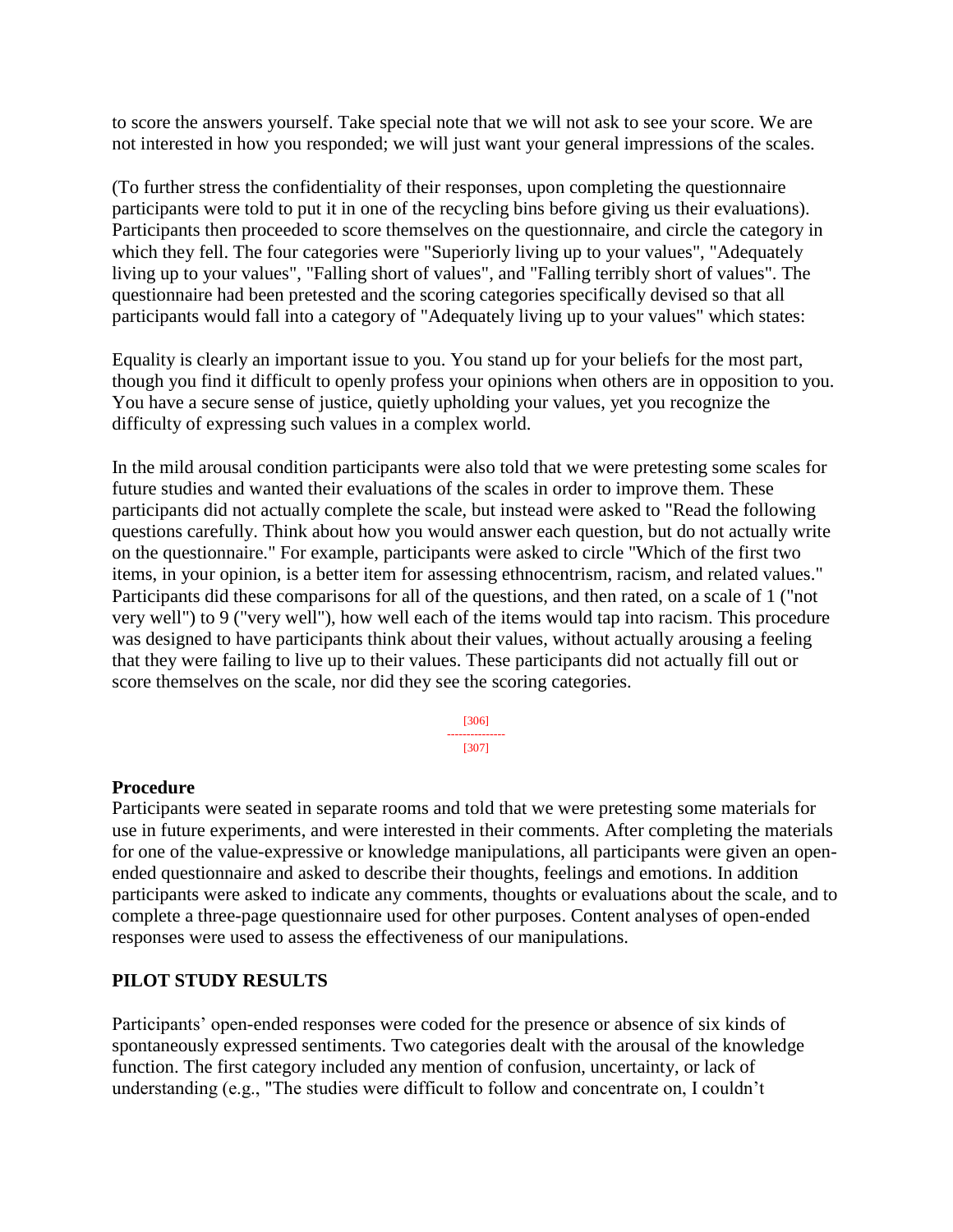understand them"). The second category addressed any description of specific details of the materials (e.g., "It's appalling when you hear about a murder that witnesses could've done something about but didn't", or "I think this questionnaire is good at getting at racist feelings, especially with the questions relating to friends of different ethnicity"). Presumably, participants in the knowledge strong arousal condition may be less able to comment on such details since this implicitly requires comprehension. Two categories dealt with arousal of explicit concerns about values. One category dealt with feeling bad about their values, or disappointed in themselves (e.g., "Sadly, this scale brought up some of the racist views I still hold"). The other category was a general focus on values, or thinking about values in life (e.g., "What can our society do to encourage people to help more", or "What really causes one to be racist?"). Two other categories dealt with the expression of general positive or negative affect (e.g., "I felt sad after the scale") or evaluations (e.g., "The studies were very interesting and thought-provoking"). Data were independently coded by two raters who agreed on 613 out of 642 coding decisions (i.e., six decisions per participant), resulting in 95.5% agreement. Discrepancies were resolved by the first researcher.

Differences between knowledge and value-expressive participants in the content of their thoughts were investigated, and, where appropriate, these findings were followed by an examination of differences in motivational state. Feelings of confusion or lack of understanding were spontaneously expressed by one-third of participants in the knowledge conditions, compared to only a negligibly small fraction of those in the value-expressive conditions. On the other hand, as expected, participants in the value-expressive conditions were more likely to indicate feeling bad disappointed in themselves, and were more likely to focus on their values, and to mention both positive and negative feelings (40-60% versus only 10% of knowledge participants (see Table 1).

> [307] --------------- [308]

|                                | <b>Manipulation Function</b> |                         |       |                  |
|--------------------------------|------------------------------|-------------------------|-------|------------------|
| <b>Type of Comment</b>         | Knowledge $(N=43)$           | Value Expressive (N=64) | $X^2$ | $\boldsymbol{p}$ |
| Confusion                      | 35                           | 3                       | 19.40 | 0.001            |
| Describes Details of Materials | 73                           | 70                      | 0.04  | 0.84             |
| Feeling Bad about Self         | 0                            | 11                      | 3.40  | 0.06             |
| Focus on Values                | 12                           | 41                      | 9.15  | 0.001            |
| <b>Negative Feelings</b>       | 9                            | 59                      | 24.90 | 0.001            |
| <b>Positive Feelings</b>       | 9                            | 36                      | 8.31  | 0.001            |

#### **Table 1. Feelings After a Value-Expressive or Knowledge Situational Manipulation, Pilot Study**

**Note:** Percentages reflect those participants who made one or more comments in a given category.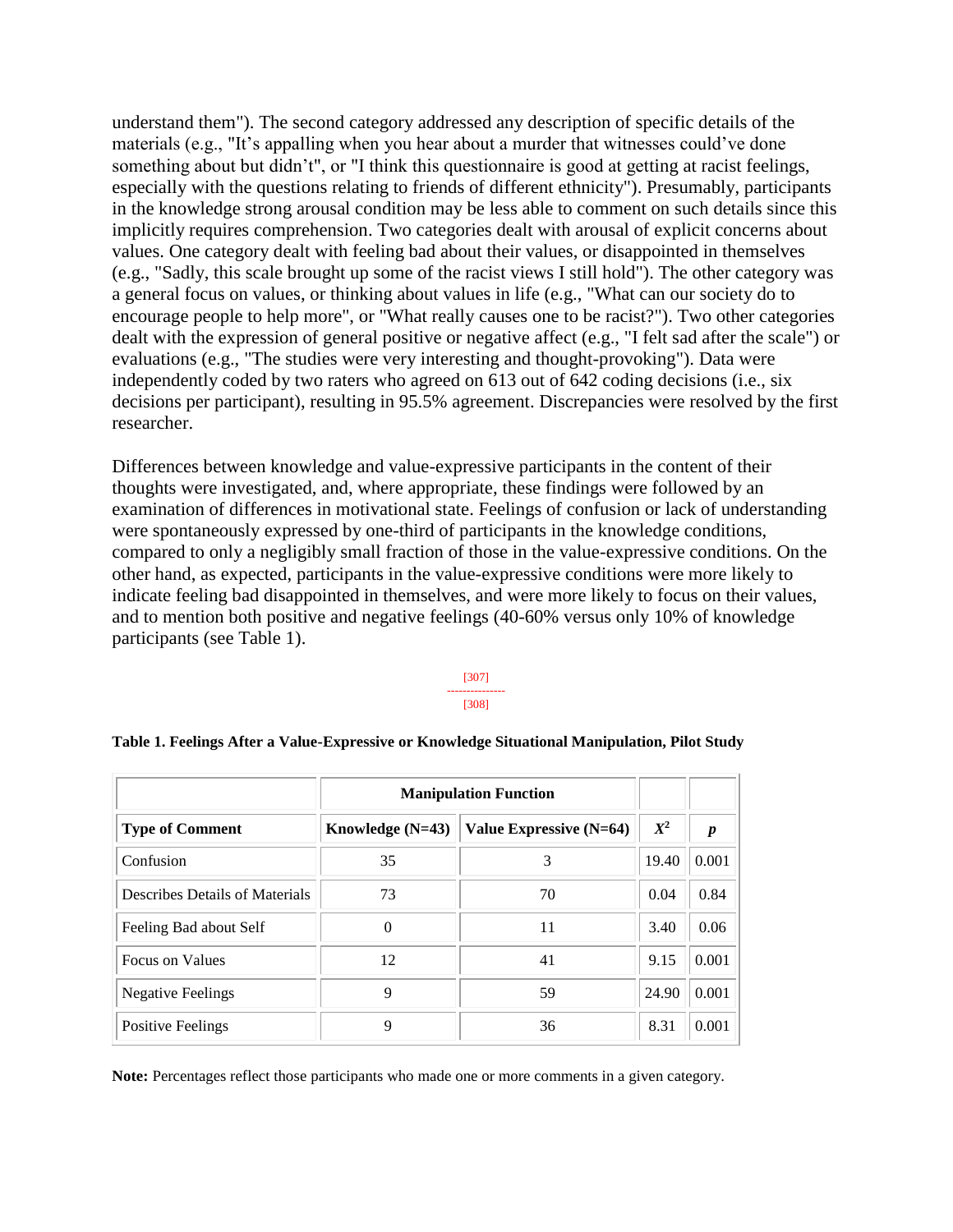| ٠<br>٠ |  |
|--------|--|
|        |  |

The second set of analyses examined the effects of motivational state for relevant categories of comments. Value-expressive participants in both motivational states revealed an equivalent focus on values, but those in the strong arousal condition expressed more affective intensity as indicated by responses of feeling bad about the self and expressing general negative or positive affect (see Table 2).

|                                          |          | <b>Motivational State</b> |       |                  |  |  |
|------------------------------------------|----------|---------------------------|-------|------------------|--|--|
| <b>Type of Thought</b>                   | Mild     | <b>Strong</b>             | $X^2$ | $\boldsymbol{p}$ |  |  |
| Value-expressive conditions <sup>a</sup> |          |                           |       |                  |  |  |
| Feeling Bad about Self                   | $\theta$ | 17                        | 2.58  | 0.10             |  |  |
| <b>Focus on Values</b>                   | 50       | 38                        | 1.22  | 0.26             |  |  |
| <b>Negative Feelings</b>                 | 41       | 69                        | 4.78  | 0.03             |  |  |
| <b>Positive Feelings</b>                 | 18       | 45                        | 3.49  | 0.06             |  |  |
| Knowledge conditions <sup>b</sup>        |          |                           |       |                  |  |  |
| Confusion                                | 22       | 50                        | 3.76  | 0.05             |  |  |
| Describes Details of Materials           | 78       | 65                        | 0.39  | 0.53             |  |  |

|  |  | Table 2. Percentage of Participants in Pilot Study Indicating the Following Feelings, by Motivational State |
|--|--|-------------------------------------------------------------------------------------------------------------|
|  |  |                                                                                                             |

**Note:** Percentages reflect those participants who made one or more comments in the given category.  $a_n = 22$  mild and 42 strong;  $b_n = 23$  mild and 20 strong

Negative feelings were overall more prevalent in the value-expressive strong arousal condition. Seventy-four percent of these participants made one or more comments indicating general negative feelings and/or feeling bad (62% had comments in one of the categories, 12% had comments in both categories). Only 41% of participants in the mild condition generated comments in either of these categories (and none of them had comments in both categories),  $\gamma_2$  $(2) = 7.95$  p < .05. In addition, 93% of value-expressive strong participants spontaneously mentioned any affect in comparison to 50% of the mild participants,  $\chi_2$  (2) = 15.6, p < .001.

> [309] --------------- [310]

Evidence of the distinction in degrees of motivational arousal was also evident in the knowledge conditions. Those in the strong arousal condition were indeed more confused than their mild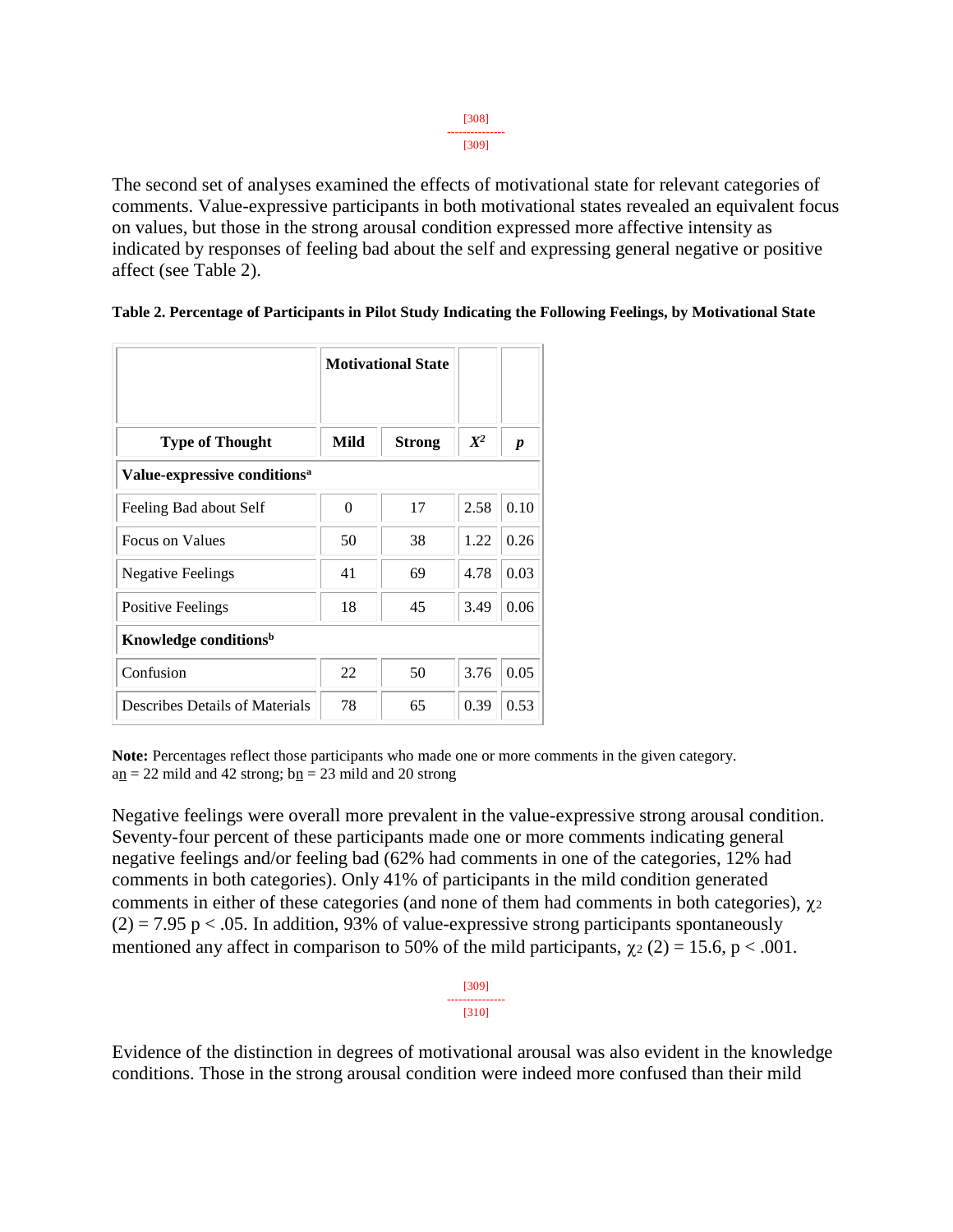counterparts. However, those in the mild arousal condition did not comment any more frequently on specific details than those in the strong arousal condition.

### **PILOT STUDY DISCUSSION**

The results indicate a clear distinction between manipulations of value-expressive and knowledge functions. Participants in the value-expressive condition indicated a focus on values and general concentration on feelings whereas those in the knowledge conditions experienced more confusion or uncertainty. There was evidence that the strong arousal conditions elicited somewhat stronger feelings than the mild arousal conditions, however, near significant differences were found for only half of the measures. It is important to note that the results were based on completely spontaneous comments written in reply to a general open-ended question asking participants to express their general feelings and thoughts about the scale or tapes they received. This procedure was intended to be subtle so as to minimize demand characteristics. But by masking the true intent of our study (i.e. telling participants that we were interested in their evaluations of the scales), we may have limited our ability to detect subtler differences in confusion or values expression, because any mention of these feelings had to have occurred spontaneously.

### **EXPERIMENT 1**

Experiment 1 was conducted to provide an experimental test of a basic principle of attitude functions theory: messages that appeal to an individual's need will be more appealing than ones that do not. This "matching hypothesis" predicts that individuals exposed to a value-expressive manipulation will find value-based messages most appealing. Similarly, individuals exposed to a knowledge manipulation should find matching factually-based messages most appealing.

Consistent with most of the research on attitude functions (e.g., DeBono & Packer, 1991; Shavitt, 1990; Snyder & DeBono, 1985), we tested our hypotheses by examining participants' preferences for advertisements. In experimental conditions, students were exposed to a valueexpressive or knowledge manipulation before rating pairs of value-based and factually-based ads. The matching hypothesis predicts an interaction between the manipulated function and functional appeal of the ad. Moreover, if stronger manipulations strengthen these matching effects, then a three-way interaction with manipulated factor, appeal of ad and motivational state (strong or mild) will also occur.

> [310] --------------- [311]

A control group of participants who rated the ads without exposure to a manipulation was included to determine the general effects of any negative feelings induced by our manipulations. Such side-effects of the manipulations could dampen ratings of ads if students use their affective state as a source of information (Schwarz, 1990) for judging how they feel about the ads. In such a case, control means may be higher than the means of students exposed to any of the manipulations.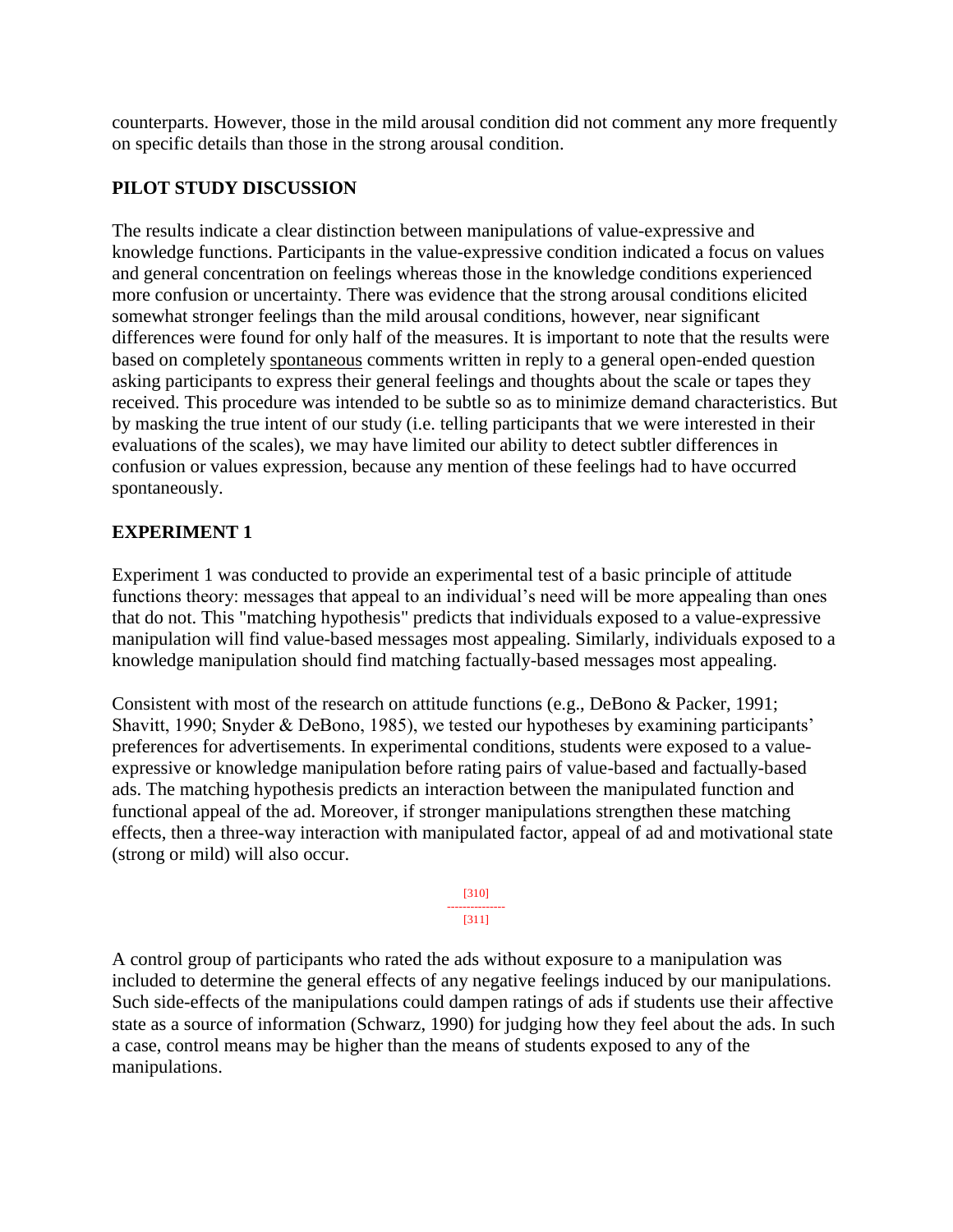### **EXPERIMENT 1 METHOD**

#### **Participants and Design**

Participants were 112 introductory psychology students (53 males and 59 females). They received research credit for participation. Participants were randomly assigned, in groups of one to four, to one of five conditions: knowledge strong, knowledge mild, value-expressive strong, value-expressive mild, or control.

#### **Testing of Advertisements**

The final six ad pairs were selected from a pool of 17 pretested ads. In pretesting the ads, 90 introductory psychology students (independent of those used in the pilot study or Experiment 1) rated ads on two dimensions: how appealing the ad was, and how much it was based in a particular function. Participants were instructed how to assess whether the ads appealed to factual information, social acceptance and belonging, and personal values.

On the basis of these participants' ratings, ads were chosen for the current study on the basis of two criteria: strength of ad, as rated on a scale of 1 (very personally appealing) to 9 (not appealing at all); and degree to which it filled its intended function, also rated on a scale of 1 (very strongly based in this area) to 9 (just barely based in this area). (For ease of presentation, all means were reverse-scored; higher numbers indicate greater strength or functionality.) We selected those products that were equally appealing in their value-expressive and knowledge forms; all ads selected for this study received ratings of between 5.7 and 6.7 for appeal. Also, only those ads that were found to be based in its intended function (i.e., M over 5 points on the 9 point scale) were used. The mean rating for knowledge ads on the knowledge dimension was 7.24 versus  $M = 4.64$  on the value-expressive dimension. For value-expressive ads, the mean was 6.46 on the value-expressive dimension and  $M = 4.18$  on the knowledge dimension.

> [311] --------------- [312]

#### **Procedure**

Participants underwent the same procedures detailed in the pilot study. That is, participants in the knowledge strong arousal condition heard a confusing audiotape, whereas those in the knowledge mild arousal condition heard a coherent version. Participants in the value-expressive strong arousal condition completed the Ethnocentrism Scale, whereas value-expressive mild arousal participants merely read the items and decided which were best for measuring ethnocentrism and racist values.

Immediately after each situational manipulation participants were told that they would be asked to "give their comments about the task as soon as everyone else was finished". They were further asked if they could, "in the meantime, complete some other materials we were pretesting". At this time participants were presented with six pairs of advertisements for an array of products. Participants rated how personally appealing they found each, using 7 point scales (where  $7 =$ "very appealing to me"). One message for each product was knowledge-based, and one was value-based (order of presentation was counterbalanced). The design of this study was a 2 X 2 X 2 X 6 (manipulated function, motivational state, ad type, product) mixed model design. Another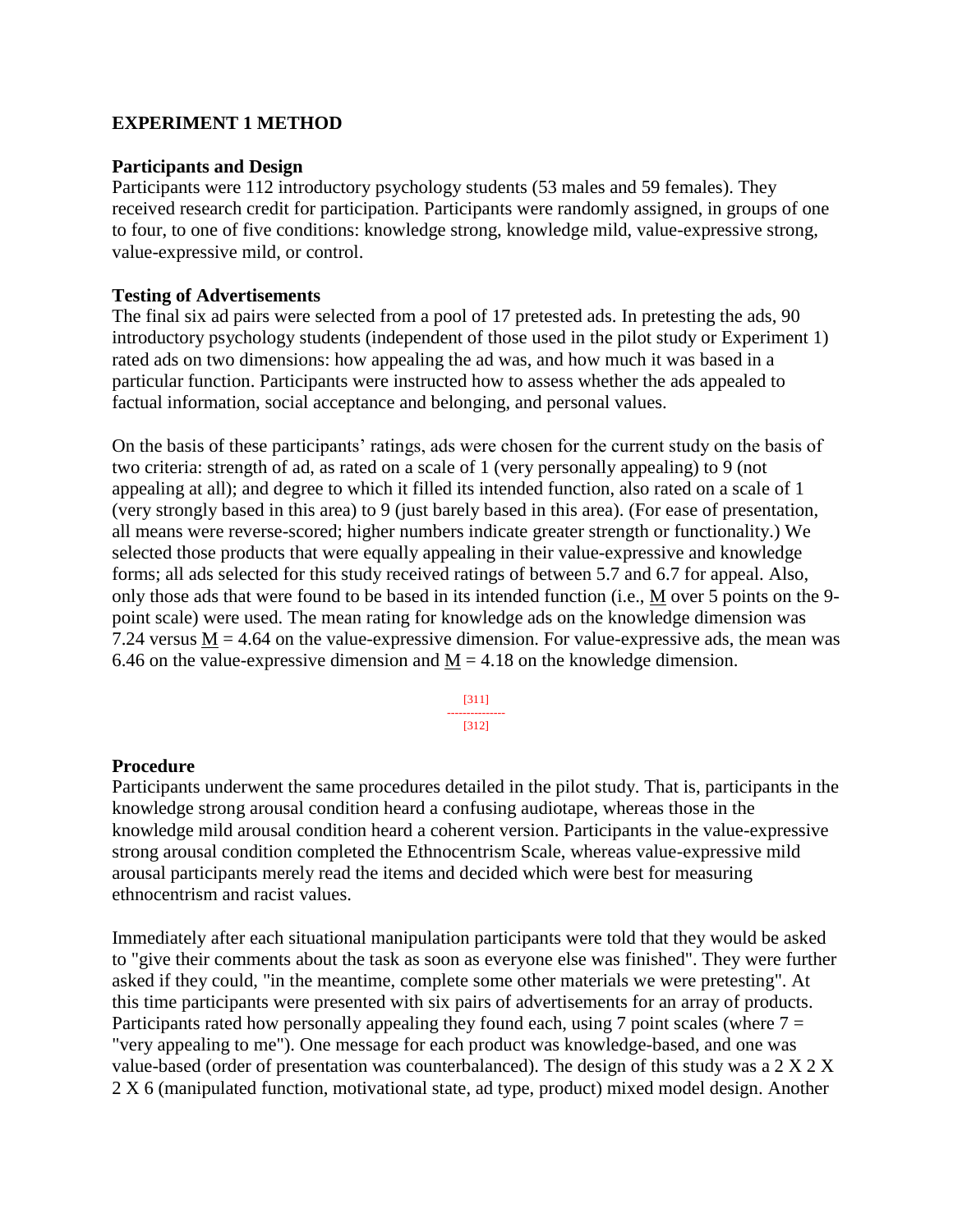group of participants simply rated the ads before receiving a situational manipulation. This group served as a nonfactorial control.

### **EXPERIMENT 1 RESULTS**

### **Experimental Groups**

A mixed model analysis of variance with two between-participants factors (manipulated function and motivational state) and two within-participants factors (ad type and product) was conducted on participants' ratings of each ad. The control condition was not included in these analyses. As the matching hypotheses predict, a Manipulated Function (value-expressive, knowledge) X Ad Type (value-expressive ads, knowledge ads) interaction was found,  $F(1,89) = 36.89$ ,  $p < .001$ . Analysis of the simple effects of manipulated function indicated that, as predicted, participants in the value-expressive conditions rated the value-expressive ads significantly higher  $(M = 30.07)$ than participants in the knowledge conditions ( $M = 26.06$ ),  $F(1, 89) = 19.28$ ,  $p < .001$ , and that participants in the knowledge conditions rated the knowledge ads higher ( $M = 30.34$ ) than participants in the value-expressive conditions  $(M = 27.57)$ ,  $F(1, 89) = 7.29$ ,  $p = .01$  (see Table  $3)$ <sup>2</sup>

The Manipulated Function X Motivational State X Ad Type interaction was not significant F  $(1,89) = 1.31$ , p > .05, indicating that matching effects were no stronger for strong than for mild manipulations. A significant main effect for product type was found indicating that, in general, some products were preferred more than others, multivariate  $F(5, 85) = 15.21$ ,  $p < .001$ .

#### [312] --------------- [313]

|                             | <b>Manipulation Function</b> |           |    |                         |           |    |  |
|-----------------------------|------------------------------|-----------|----|-------------------------|-----------|----|--|
|                             | Knowledge                    |           |    | <b>Value-Expressive</b> |           |    |  |
| <b>Motivational State</b>   | М                            | <b>SD</b> | N  | M                       | <b>SD</b> | N  |  |
| <b>Value-Expressive Ads</b> |                              |           |    |                         |           |    |  |
| <b>Strong</b>               | 28.6                         | 4.7       | 26 | 30.4                    | 3.8       | 21 |  |
| Mild                        | 25.3                         | 3.7       | 21 | 29.7                    | 4.7       | 25 |  |
| <b>Knowledge Ads</b>        |                              |           |    |                         |           |    |  |
| <b>Strong</b>               | 30.5                         | 5.6       | 26 | 28.6                    | 4.2       | 21 |  |
| Mild                        | 30.1                         | 4.2       | 21 | 26.5                    | 5.2       | 25 |  |

**Table 3. Participants' Ratings of Value-Expressive and Knowledge Ads by Manipulated Function and Motivational State, Experiment 1**

**Note:** The means reflect the average summed ratings of all value-expressive or knowledge ads. The average of the 19 control condition participants' ratings was  $29.4$  ( $\underline{SD} = 4.6$ ) for the value-expressive ads and 31.4 ( $SD = 5.7$ ) for the knowledge ads.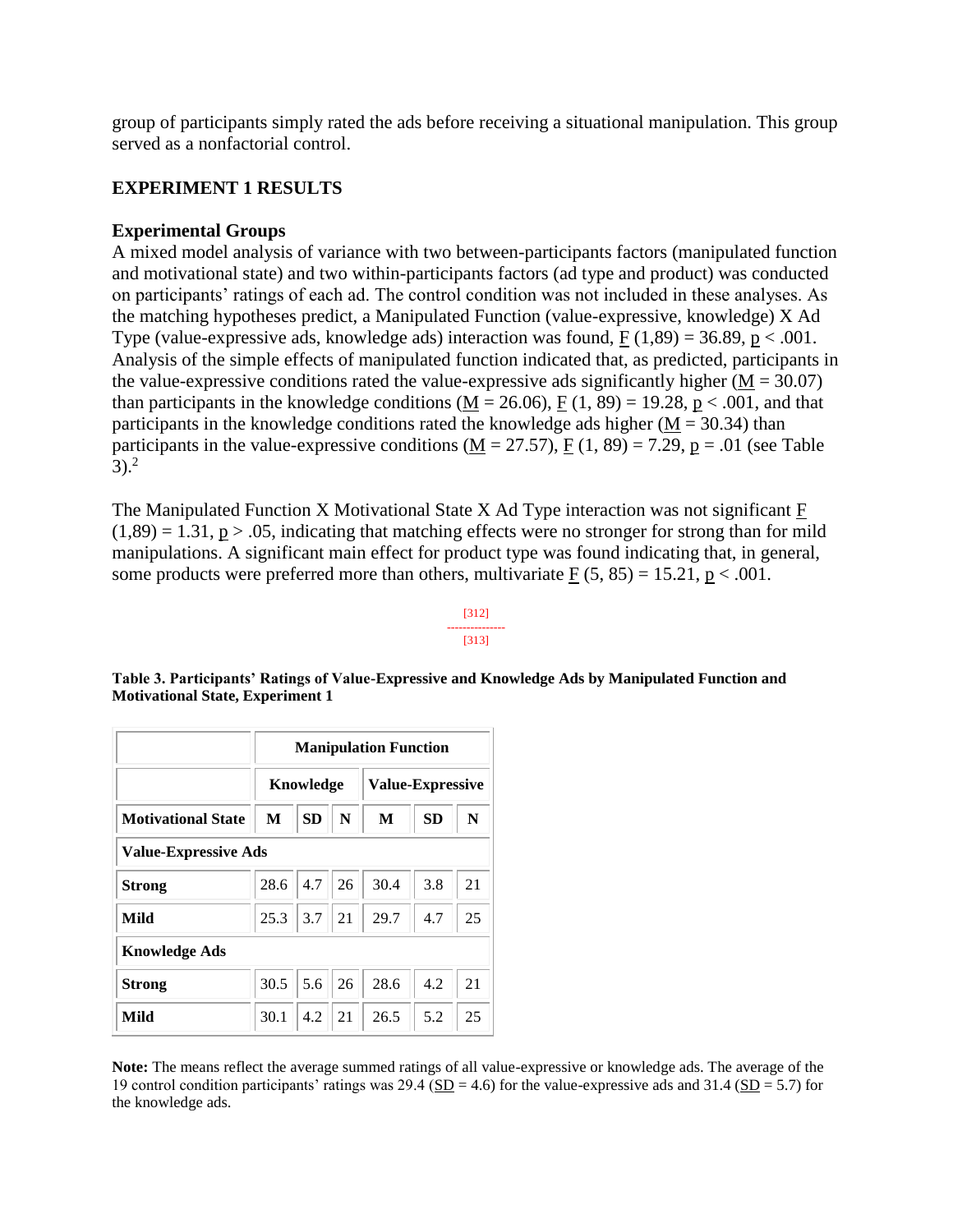#### **Control Group Comparisons**

Past research (Julka & Marsh, 1994; Marsh & Julka, 2000) indicates that engaging manipulations can create a negative state and lead to overall lower ad preferences (presumably because they engage negative affective states). To explore where experimental participants' ratings lie relative to control participants planned contrasts comparing the four experimental conditions (weights: - 1, -1, -1, -1) to the control condition (weight: +4) tested whether the manipulations induced a general lowering of ad ratings due to mood effects. Overall the control group mean for valueexpressive ads was no different than the mean of the experimental groups,  $F(1,107) = 1.48$ , p > .20 (see Table 3), and for the knowledge ads the control group mean was only marginally higher than the experimental participants' mean,  $F(1, 107) = 3.73$ ,  $p = .06$ . A second set of contrasts looked separately at whether matched and unmatched conditions differed from the control condition. Results indicate that for value-expressive ads, the mean rating for participants in the value-expressive conditions (weights for the two value-expressive conditions: -1, -1) was no different from the mean of the control group (weight:  $+2$ ), F (1, 107) < 1. For the unmatched knowledge function conditions, however, ratings of value-expressive ads were lower than for control participants,  $F(1, 107) = 7.81$ ,  $p < .01$ . Similarly, for the knowledge ads, the unmatched conditions (i.e., value-expressive conditions) were significantly lower than the control condition,  $F(1, 107) = 7.75$ ,  $p < .01$ , whereas the matching knowledge conditions were not,  $F < 1$ . These comparisons demonstrate the inherent difficulty in using affectively engaging manipulations, and in particular, manipulations that engage negative affect. These negative manipulations result in less liking overall unless the ads matched the intended function. The means of participants in matched conditions were not higher than control means, but given the negative affect involved this is not surprising.



#### **DISCUSSION**

Overall these results indicate that by experimentally manipulating a situation, and thereby engaging certain needs, one can successfully vary individuals' preferences for advertisements that appeal to certain needs. Although previous research investigating individual and object differences have provided a test of the matching hypothesis, both methods provided only correlational support, making it difficult to rule out preexisting differences between objects or individuals as the real cause of changes in the dependent variable. The current study went beyond this correlational evidence to find experimental support for the hypothesis, by first exposing individuals to a situation that raised one of two distinctly different needs, and then presenting messages that match or did not match that need. Moreover, the present study extends recent attempts to prime functional categories of thought (Maio & Olson, 1995a; Shavitt & Fazio, 1991; Young et al., 1991) by using a need-based approach to inducing attitude functions. In the current study, ads relevant to the aroused functions elicited higher preference ratings than irrelevant ads. Consistent with research in this area, buying behavior was not measured; future research should examine such extensions. Moreover, this experimental approach to studying the effect of attitude functions on forming ad preferences should be extended to other attitude functions, and other types of persuasive messages.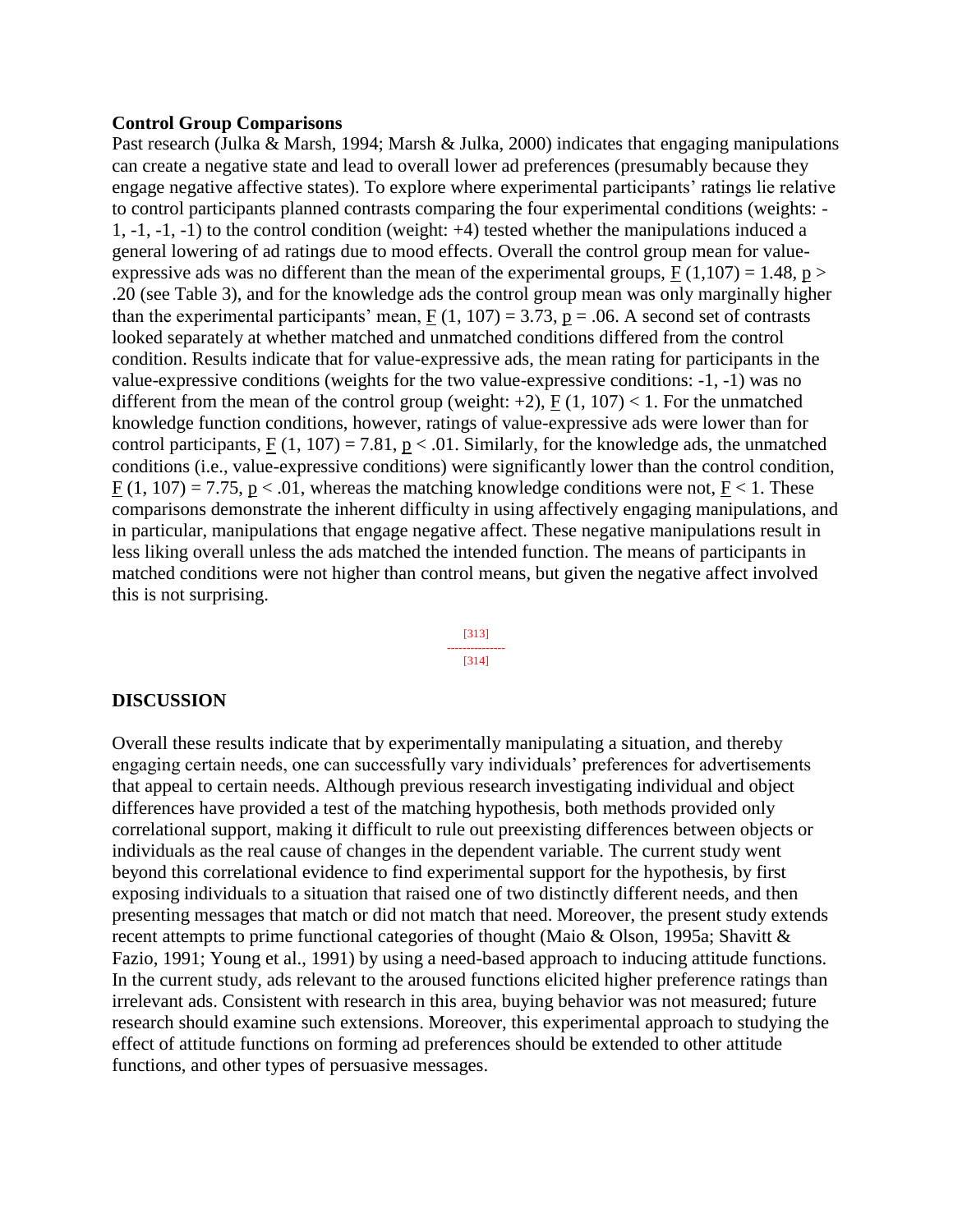Although the idea of motivational forces impinging upon the cognitive system and resulting in attitude change has been central to many classic and contemporary theories, these theories have typically focused on a single motivation guiding attitudinal processes. The functional perspective provides a general framework within which to view multiple motivations simultaneously. For example, models postulating that people are motivated to hold correct attitudes or attain a sufficient level of certainty (e.g., Chaiken, et al., 1989; Petty & Cacioppo, 1986) could be interpreted in terms of the functionality of attitudes. In this case, individual's attitudes would be serving the knowledge function. Steele's (1988) self-affirmation perspective that suggests that we are motivated to maintain positive images of ourselves, and if our integrity is threatened our "self-system" will engage in processes to reaffirm our self-integrity, could be viewed as serving a value-expressive function. Moreover, too intensive deprivation of any specific need may lead to engagement of a general ego-defensive function. In such a case, persuasion will be reduced unless the message reduces the specific feeling induced (e.g., as in the case of successful fear appeals).

> [314] --------------- [315]

The implications of the current research are intriguing. For example, officials trying to change societal attitudes about some important behavior such as contraceptive use should be sensitive to the context in which their public appeals occur. In the context of television programs that engage concerns about one's values (e.g., a segment on racism, or a show about environmental disaster), value-based appeals may be effective. For instance, an appeal to people's feelings and values regarding personal responsibility and having respect for others may be more effective. In the context of a televised debate presenting conflicting factual information, however, a knowledgebased appeal may be more effective. Thus, officials might use a public service message that presents factual information about the utility and effectiveness of a contraceptive method. Another alternative is to both arouse and satisfy the same need in a single persuasive encounter. This would be comparable to effective fear appeals (Rogers, 1983), where fear is both aroused and the means for reducing the fear suggested within the same message. But such an approach does not have to be limited to the ego-defensive function. A public appeal might simultaneously arouse value-expressive concerns and also offer a means of meeting that need, or induce confusion and uncertainty and then present information which removes that confusion. Regardless of the mechanisms one uses to apply the current findings, the current research suggests that understanding the multiplicity of internal forces which push and pull at us may provide a guide for successfully influencing individuals.

### **FOOTNOTES**

1. Tom Ostrom suggested this interpretation of these results.

2. The means presented are the average summed ratings of all value-expressive or knowledge ads.

#### **REFERENCES**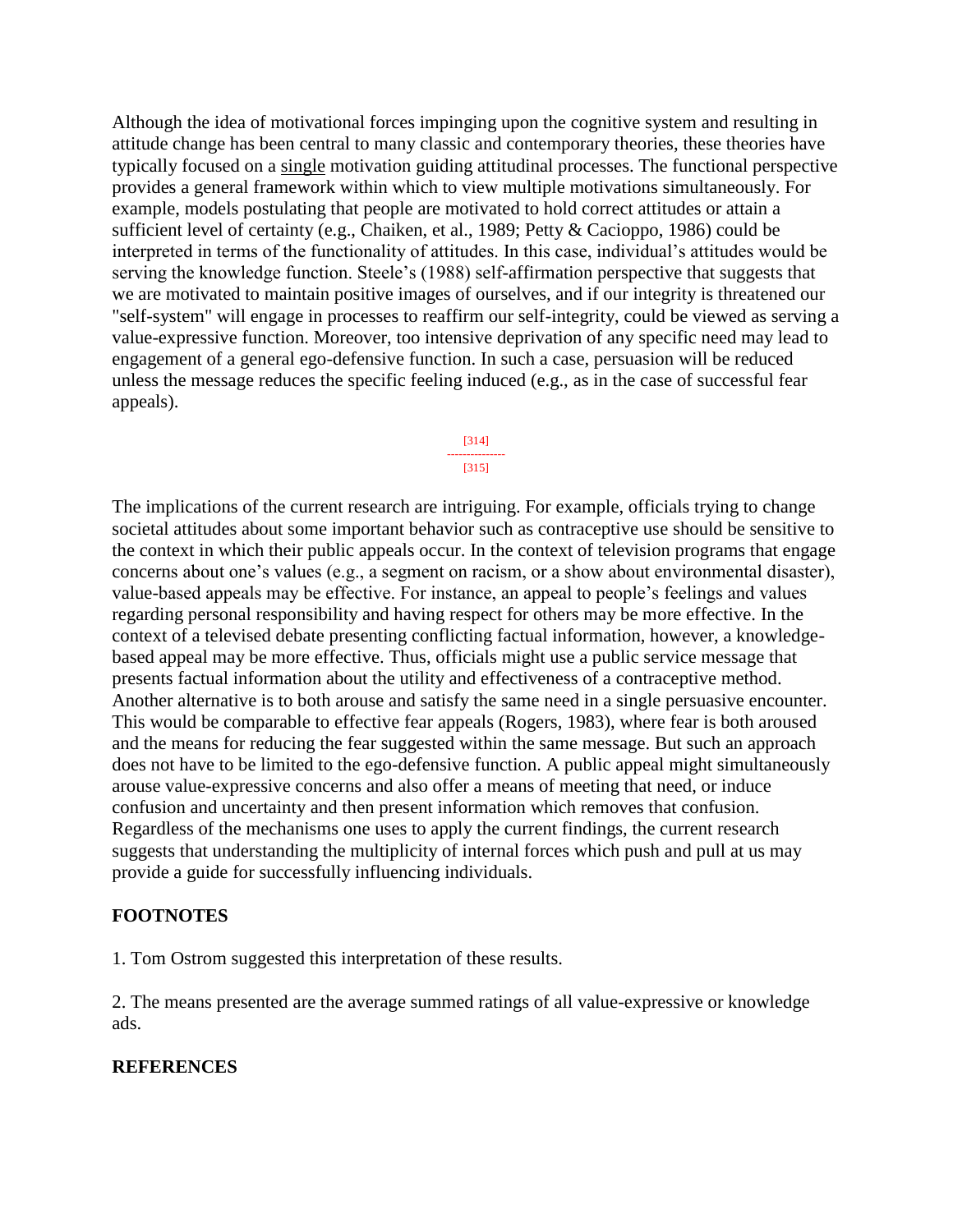Brock, T. C., L. A. Brannon, and C. Bridgwater (1990). "Message effectiveness can be increased by matching appeals to recipients' self-schemas: Laboratory demonstrations and a national field experiment." In S. J. Agres, J. A. Edell, and T. M. Dubitsky (Eds.), *Emotion in advertising: Theoretical and practical explorations* (pp. 285-315). New York: Quorum Books.

Chaiken, S., R. Giner-Sorolla, and S. Chen (1996). "Beyond accuracy: Defense and impression motives in heuristic and systematic information processing." In P. M. Gollwitzer and J. A. Bargh (Eds.), *The psychology of action: Linking cognition and motivation to behavior* (pp. 553-578). New York: Guilford Press.

> [315] --------------- [316]

Chaiken, S., A. Liberman, and A. H. Eagly (1989). "Heuristic and systematic processing within and beyond the persuasion context." In J. S. Uleman and J. A. Bargh (Eds.), *Unintended thought* (pp. 212-252). New York: Guilford Press.

DeBono, K. G., and R. J. Harnish (1988). "Source expertise, source attractiveness, and the processing of persuasive information: A functional approach," *Journal of Personality and Social Psychology,* 55:541-546.

DeBono, K. G., and M. Packer (1991). "The effects of advertising appeal on perceptions of product quality," *Personality and Social Psychology Bulletin,* 17:194-200.

Festinger, L. (1957). *A theory of cognitive dissonance*. Stanford: Stanford University Press.

Heider, F. (1946). "Attitudes and cognitive organization," *Journal of Psychology,* 21:107-112.

Hirsch, E. D. (1988). *Cultural literacy: What every American needs to know*. Boston: Houghton Mifflin.

Hovland, C. L., I. L. Janis, and J. J. Kelley (1953). *Communication and persuasion*. New Haven, CT: Yale University Press.

Julka, D. L., and K. L. Marsh (1994). *Attitude functions and the matching hypothesis: Are messages which match an aroused need for information more effective?* Unpublished data, University of Notre Dame, Notre Dame, IN.

Katz, D. (1960). "The functional approach to the study of attitudes," *Public Opinion Quarterly,*  24:163-204.

Katz, D., C. McClintock, and D. Sarnoff (1957). "The measurement of ego-defense as related to attitude change," *Journal of Personality,* 25:465-474.

Lewin, K. (1951). "Behavior and development as a function of the total situation." In D Cartwright, (Ed.), *Field theory in social science: Selected theoretical papers* (pp. 238-303).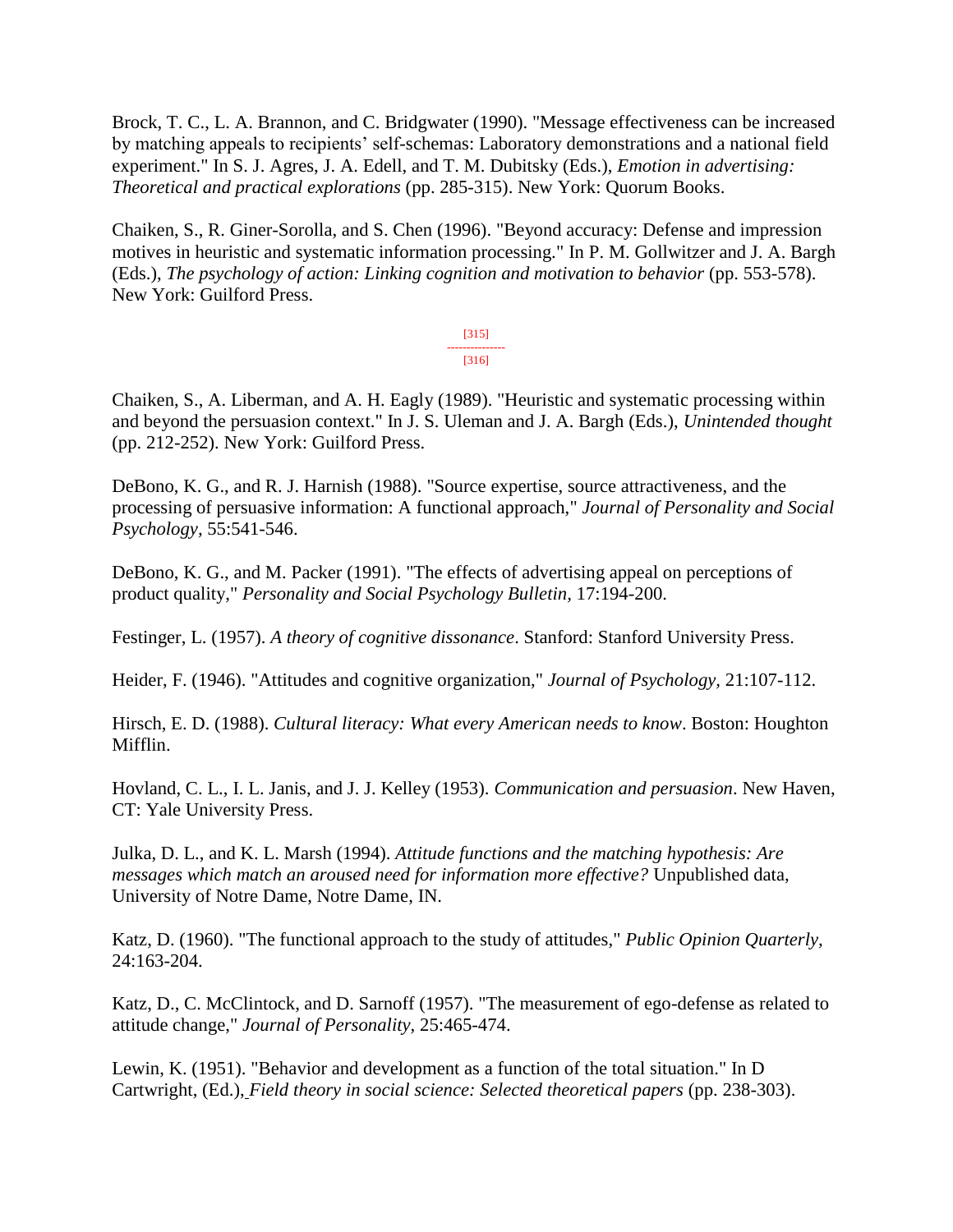Lewin, K. (1961). "Intention, will and need." In T. Shipley (Ed.), *Classics in psychology* (pp. 1234-1289). New York: Philosophical Library.

> [316] --------------- [317]

Maio, G. R., and J. M. Olson (1995a). "Involvement and persuasion: Evidence for different types of involvement," *Canadian Journal of Behavioral Science,* 27:64-78.

Maio, G. R., and J. M. Olson (1995b). "Relations between values, attitudes, and behavioral intentions: The moderating role of attitude functions," *Journal of Experimental Social Psychology,* 31:266-285.

Marsh, K. L. (1986*). Functional attitude theories revisited: An ecological perspective on attitude change*. Unpublished master's thesis, Texas A & M University, College Station.

Marsh, K. L. and D. L. Julka (2000). "A Motivational Approach to Experimental Tests of Attitude Functions Theory." In G. R. Maio and J. M. Olson (Eds*.), Why we evaluate: Functions of attitudes* (pp.271-294). New Jersey: Lawrence Erlbaum Associates.

Petty, R. E., and J. T. Cacioppo (1986). "The Elaboration Likelihood Model of persuasion." In L. Berkowitz (Ed.), *Advances in experimental social psychology*, (Vol. 19, pp. 123-205). New York: Academic Press.

Rogers, R. W. (1983). "Cognitive and physiological processes in fear appeals and attitude change: A revised theory of protection motivation." In J. T. Cacioppo and R. E. Petty (Eds.), *Social psychophysiology: A sourcebook* (pp. 153-176). NY: Guilford Press.

Rosenberg, M. J. (1956). "Cognitive structure and attitudinal affect," *Journal of Abnormal and Social Psychology,* 53:367-372.

Sarnoff, D., and D. Katz (1954). "The motivational bases of attitude change," *Journal of Abnormal and Social Psychology,* 49:115-124.

Schwartz, S. (1986). *Classic studies in psychology* (pp. 128-130). Mountain View, CA: Mayfield.

Shavitt, S. (1989). "Operationalizing functional theories of attitude." In A. R Pratkanis, S. J. Breckler and A. G. Greenwald (Eds.), *Attitude structure and function* (pp. 311-338). Hillsdale, NJ: Erlbaum.

> [317] --------------- [318]

Shavitt, S. (1990). "The role of attitude objects in attitude functions." *Journal of Experimental Social Psychology,* 26:124-148.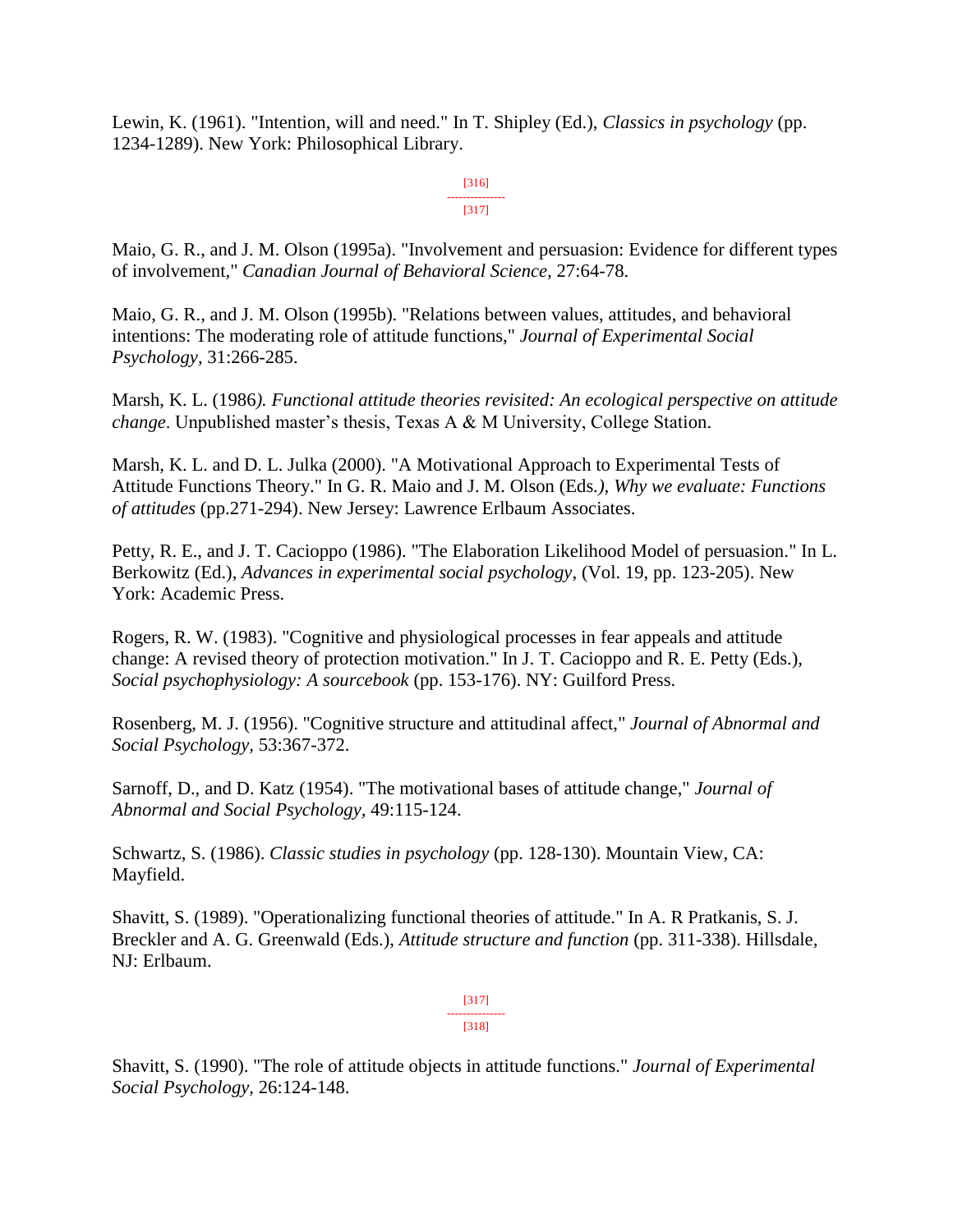Shavitt, S., and R. H. Fazio (1991). "Effects of attribute salience on the consistency between attitudes and behavior predictions." *Personality and Social Psychology Bulletin,* 17:507-516.

Shavitt, S., T. M. Lowrey, and S. Han (1992). "Attitude functions in advertising: The interactive role of products and self-monitoring," *Journal of Consumer Psychology,* 1:337-364.

Shavitt, S., S. Swan, T. M. Lowrey, and M. Wanke (1994). "The interaction of endorser attractiveness and involvement in persuasion depends on the goal that guides message processing." *Journal of Consumer Psychology,* 3:137-162.

Smith, M. B., J. S. Bruner, and R. W. White (1956). *Opinions and personality.* New York: Wiley.

Snyder, M., and K. G. DeBono (1985). "Appeals to image and claims about quality: Understanding the psychology of advertising," *Journal of Personality and Social Psychology,*  49:586-597.

Snyder, M., and K. G. DeBono (1989). "Understanding the functions of attitudes: Lessons from personality and social behavior." In A. R. Pratkanis, S. J. Breckler and A. G. Greenwald (Eds.), *Attitude structure and function* (pp. 339-359). Hillsdale, NJ: Erlbaum.

Snyder, M. and P. K. Miene (1994). "Stereotyping of the elderly: A functional approach," *British Journal of Social Psychology,* 33:63-82.

Steele, C. M. (1988). "The psychology of self-affirmation: Sustaining the integrity of the self." In L. Berkowitz (Ed.), *Advances in experimental social psychology* (Vol. 21, pp. 261-302). San Diego, CA: Academic Press.

Thibodeau, R., and E. Aronson (1992). "Taking a closer look: Reasserting the role of the selfconcept in dissonance theory," *Personality and Social Psychology Bulletin,* 18:591-602.

Young, J., C. J. Thomsen, E. Borgida, J. L. Sullivan, and J. H. Aldrich (1991). "When selfinterest makes a difference: The role of construct accessibility in political reasoning," *Journal of Experimental Social Psychology,* 27:271-296.

> [318] --------------- [319]

### **AUTHORS' NOTE**

The help of Ray Reno, Ann Ruvolo, and Bill Webb is acknowledged with thanks. Thanks also go to Wendy Wood, Greg Maio, Tim Brock, and Sharon Shavitt for their comments on this manuscript, and to Marilou Thielen, Christine Trainor and Matthew Bundick for assistance in development of early materials, content analysis, data collection and entry, and running these studies.